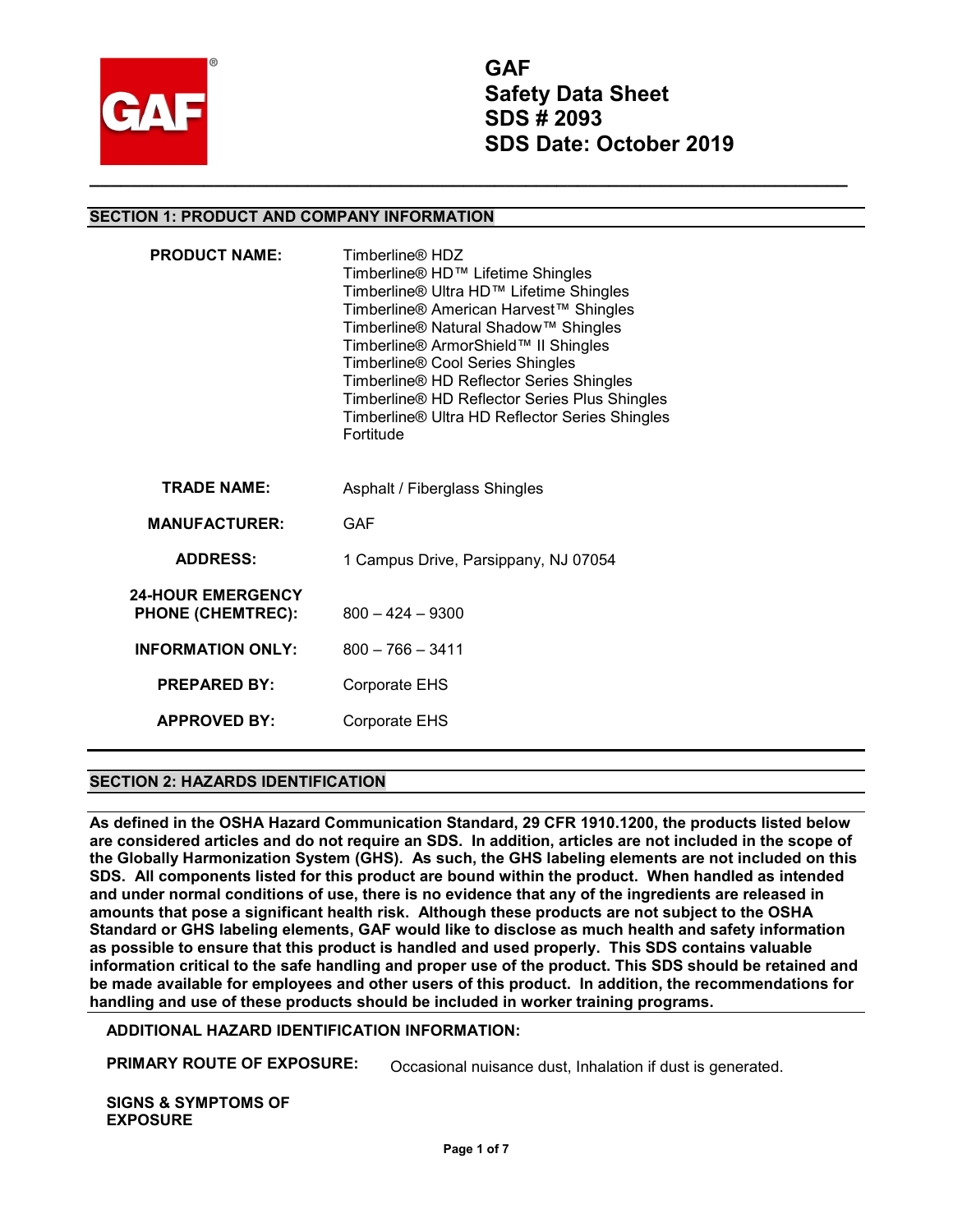| Eyes:                          | May cause irritation to the eyes if dust is generated.                                                                                                                                                                                                                                                                                                                                                                                                                                                                                                                                                                                                                                                                                                                                                                                                                                  |
|--------------------------------|-----------------------------------------------------------------------------------------------------------------------------------------------------------------------------------------------------------------------------------------------------------------------------------------------------------------------------------------------------------------------------------------------------------------------------------------------------------------------------------------------------------------------------------------------------------------------------------------------------------------------------------------------------------------------------------------------------------------------------------------------------------------------------------------------------------------------------------------------------------------------------------------|
| Skin:                          | May cause irritation to the skin if dust is generated.                                                                                                                                                                                                                                                                                                                                                                                                                                                                                                                                                                                                                                                                                                                                                                                                                                  |
| Ingestion:                     | This product is not intended to be ingested. If ingested, it may<br>cause temporary irritation to the gastrointestinal (digestive) tract.                                                                                                                                                                                                                                                                                                                                                                                                                                                                                                                                                                                                                                                                                                                                               |
| Inhalation:                    | May cause irritation to the respiratory tract.                                                                                                                                                                                                                                                                                                                                                                                                                                                                                                                                                                                                                                                                                                                                                                                                                                          |
| <b>ACUTE HEALTH HAZARDS:</b>   | NIOSH has found that studies of workers exposed to asphalt<br>fumes have repeatedly found irritation of the serous membranes<br>of the conjunctivae (eye irritation) and the mucous membranes of<br>the upper respiratory tract (nasal and throat irritation).                                                                                                                                                                                                                                                                                                                                                                                                                                                                                                                                                                                                                          |
| <b>CHRONIC HEALTH HAZARDS:</b> | Studies in humans have found that exposure to respirable<br>crystalline silica (quartz) can cause silicosis, a fibrosis (scarring)<br>of the lungs. Silicosis is a serious and irreversible disease; it may<br>be progressive even after exposure has ceased; it can lead to<br>disability and death. Human studies also have found that silicosis<br>is a risk factor for tuberculosis, and that occupational exposure to<br>respirable crystalline silica is associated with chronic obstructive<br>pulmonary disease, including bronchitis and emphysema. Some<br>studies show excess numbers of cases of scleroderma,<br>connective tissue disorders, lupus, rheumatoid arthritis, chronic<br>kidney diseases and end-stage kidney disease in workers<br>exposed to respirable crystalline silica.                                                                                  |
| <b>CARCINOGENICITY:</b>        | IARC has determined that occupational exposure to oxidized<br>asphalt and its emissions is probably carcinogenic to humans<br>(Group 2A). IARC concluded that available data from cancer<br>studies in humans points to an association between exposures to<br>oxidized asphalts during roofing and lung cancer and tumors in<br>the upper aero-digestive tract. In addition, IARC found sufficient<br>evidence of carcinogenicity in experimental animals for extracts<br>and fume condensates of oxidized asphalts.                                                                                                                                                                                                                                                                                                                                                                   |
|                                | NIOSH has concluded that the collective data from human,<br>animal, genotoxicity and exposure studies provide sufficient<br>evidence that roofing asphalt fumes are a potential occupational<br>carcinogen.                                                                                                                                                                                                                                                                                                                                                                                                                                                                                                                                                                                                                                                                             |
|                                | Occupational exposure to respirable crystalline silica is classified<br>as a known carcinogen in humans. IARC has determined that<br>respirable crystalline silica is carcinogenic to humans (Group 1),<br>based on findings of sufficient evidence of carcinogenicity in both<br>humans and experimental animals. NTP has classified respirable<br>crystalline silica as a known human carcinogen based on<br>sufficient evidence of carcinogenicity from studies in humans<br>indicating a causal relationship between exposure to respirable<br>crystalline silica and increased lung cancer rates in workers<br>exposed to crystalline silica dust. NIOSH has determined that<br>respirable crystalline silica is a potential occupational carcinogen.<br>IARC has determined that occupational exposure to Titanium<br>Dioxide is possibly carcinogenic to humans (Group 2B). IARC |
|                                | concluded lung tumors were observed in rats following high dose<br>exposure by inhalation and in female rats exposed by intra-                                                                                                                                                                                                                                                                                                                                                                                                                                                                                                                                                                                                                                                                                                                                                          |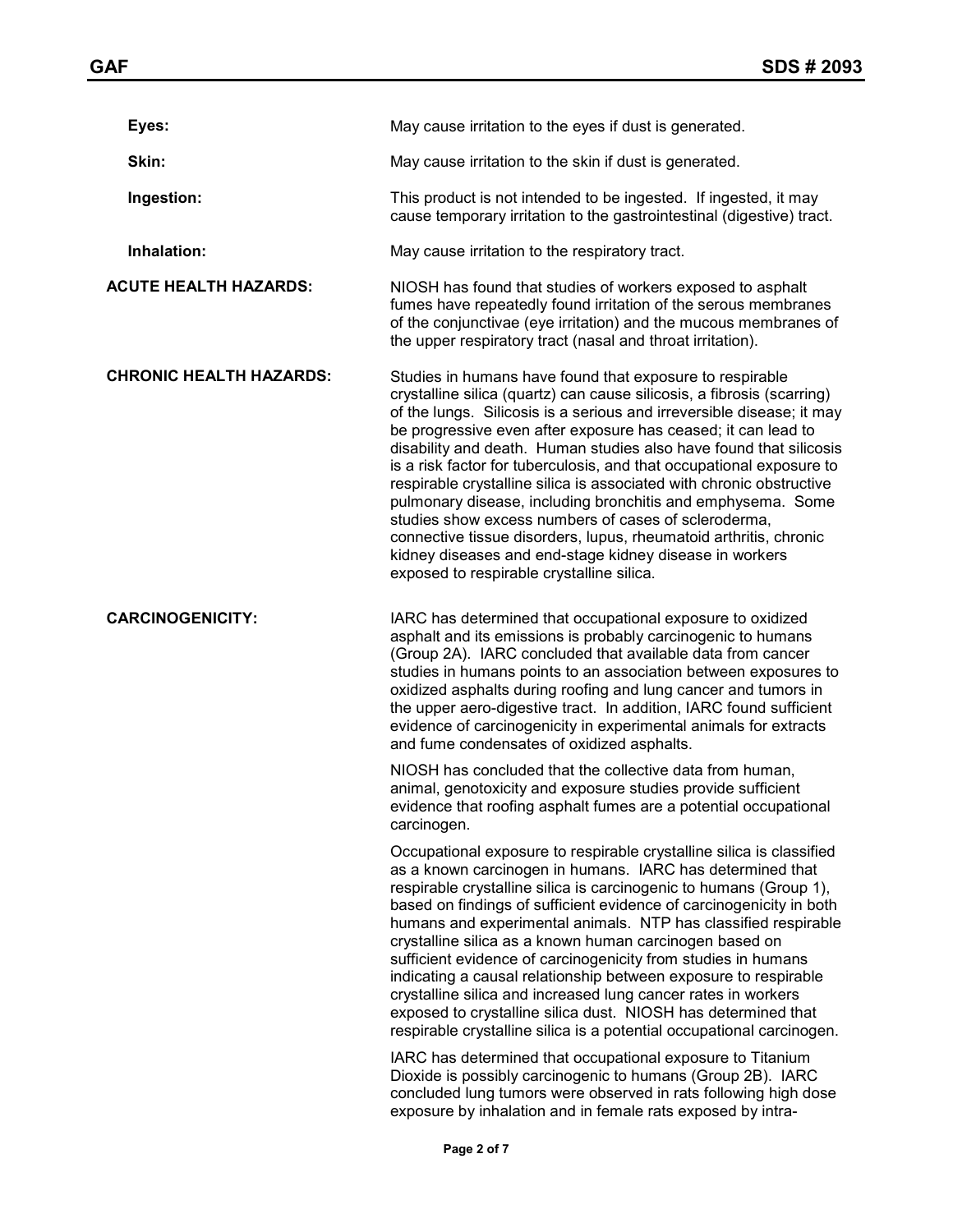tracheal instillation. Other studies have shown no tumors in rats following inhalation exposure and no tumors in mice or rats following oral exposure.

# **SECTION 3: HAZARDS IDENTIFICATION**

|                         |                          |           | <b>OCCUPATIONAL EXPOSURE LIMITS</b>                                         |                                                                             |                                                            |  |
|-------------------------|--------------------------|-----------|-----------------------------------------------------------------------------|-----------------------------------------------------------------------------|------------------------------------------------------------|--|
| <b>CHEMICAL NAME</b>    | CAS#                     | $\%$      | <b>OSHA</b>                                                                 | <b>ACGIH</b>                                                                | <b>OTHER</b>                                               |  |
| Granules                | $\overline{\phantom{a}}$ | $20 - 45$ | <b>NE</b>                                                                   | <b>NE</b>                                                                   | <b>NE</b>                                                  |  |
| Limestone               | 1317-65-3                | $25 - 45$ | $5 \text{ mg/m}$ $3 - \text{resp.}$<br>$15 \text{ mg/m}$ $3 - \text{total}$ | $3$ mg/m $3$ – resp.<br>10 mg/m $3$ – total                                 | REL: $5 \text{ mg/m}3 -$<br>resp.<br>$10$ mg/m $3$ - total |  |
| <b>Oxidized Asphalt</b> | 64742-93-4               | $10 - 30$ | <b>NE</b>                                                                   | $0.5$ mg/m $3$<br>(inhalable<br>fraction, as<br>benzene-soluble<br>aerosol) | $5$ mg/m $3$ – ceiling (15<br>min. fumes)                  |  |
| Crystalline Silica      | 14808-60-7               | $0 - 10$  | 50 $\mu$ g/m <sup>3</sup>                                                   | $0.025$ mg/m3                                                               | REL: 0.05 mg/m3 -<br>resp.                                 |  |
| Fiberglass Mat          | 65997-17-3               | $1 - 3$   | 1 f/cc $-$ resp.                                                            | 1 f/cc $-$ resp.                                                            | REL: $5 \text{ mg/m}3 - \text{total}$<br>fibers            |  |
| <b>Titanium Dioxide</b> | 13463-67-7               | $0 - 4$   | $15 \text{ mg/m}$ $-$ total                                                 | $10$ mg/m $3$ - total                                                       | <b>REL:</b> lowest feasible<br>concentration               |  |

## **NE = Not Established**

# **SECTION 4: FIRST AID MEASURES**

#### **FIRST AID PROCEDURES**

| EYES:                                                        | Hold eyelids open and wash with gentle stream of water for at least 15<br>minutes preferably at eyewash fountain. |
|--------------------------------------------------------------|-------------------------------------------------------------------------------------------------------------------|
| <b>SKIN:</b>                                                 | Wash affected area thoroughly with soap and water.                                                                |
| <b>INHALATION:</b>                                           | Remove to fresh uncontaminated air.                                                                               |
| <b>INGESTION:</b>                                            | Not expected to be ingested.                                                                                      |
| <b>NOTES TO PHYSICIANS OR</b><br><b>FIRST AID PROVIDERS:</b> | No information available                                                                                          |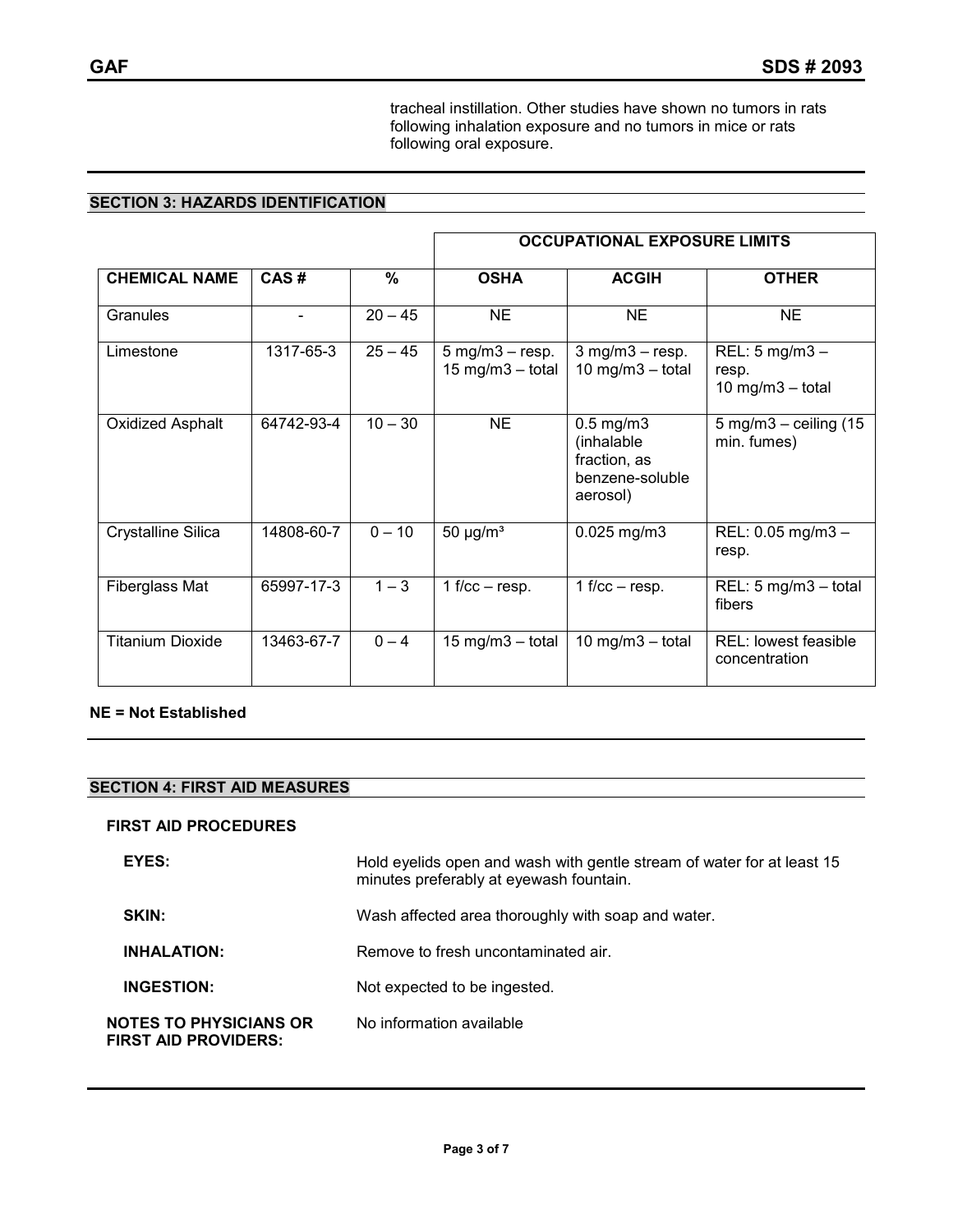# **SECTION 5: FIRE FIGHTING PROCEDURES SUITABLE EXTINGUISHING MEDIA:** Water spray, Alcohol foam, Carbon Dioxide, or Dry chemical. **HAZARDOUS COMBUSTION PRODUCTS:** Carbon dioxide and carbon monoxide.

**RECOMMENDED FIRE FIGHTING PROCEDURES:** NIOSH-approved self-contained breathing apparatus is recommended for smoke protection. **UNUSUAL FIRE & EXPLOSION HAZARDS:** N/A

# **SECTION 6: ACCIDENTAL RELEASE MEASURES**

**ACCIDENTAL RELEASE MEASURES:**

Pick up large pieces. Avoid creating dusts during clean up.

# **SECTION 7: HANDLING AND STORAGE**

HANDLING AND STORAGE: No specific handling or storage requirements.

**OTHER PRECAUTIONS:** None

# **SECTION 8: EXPOSURE CONTROLS/PERSONAL PROTECTION**

| <b>ENGINEERING CONTROLS /</b><br><b>VENTILATION:</b> | N/A                                                                                                                                                                                                                 |
|------------------------------------------------------|---------------------------------------------------------------------------------------------------------------------------------------------------------------------------------------------------------------------|
| <b>RESPIRATORY PROTECTION:</b>                       | N/A under normal use conditions. In circumstances where dust or<br>fumes are generated and may exceed recognized allowable<br>exposure levels, appropriate NIOSH approved respiratory<br>protection is recommended. |
| <b>EYE PROTECTION:</b>                               | Safety glasses with side shields                                                                                                                                                                                    |
| <b>SKIN PROTECTION:</b>                              | Cotton or leather gloves are recommended when handling.                                                                                                                                                             |
| <b>OTHER PROTECTIVE EQUIPMENT:</b>                   | None                                                                                                                                                                                                                |
| <b>WORK HYGIENIC PRACTICES:</b>                      | Wash exposed skin prior to eating, drinking or smoking and at the<br>end of each shift.                                                                                                                             |

# **SECTION 9: PHYSICAL AND CHEMICAL PROPERTIES**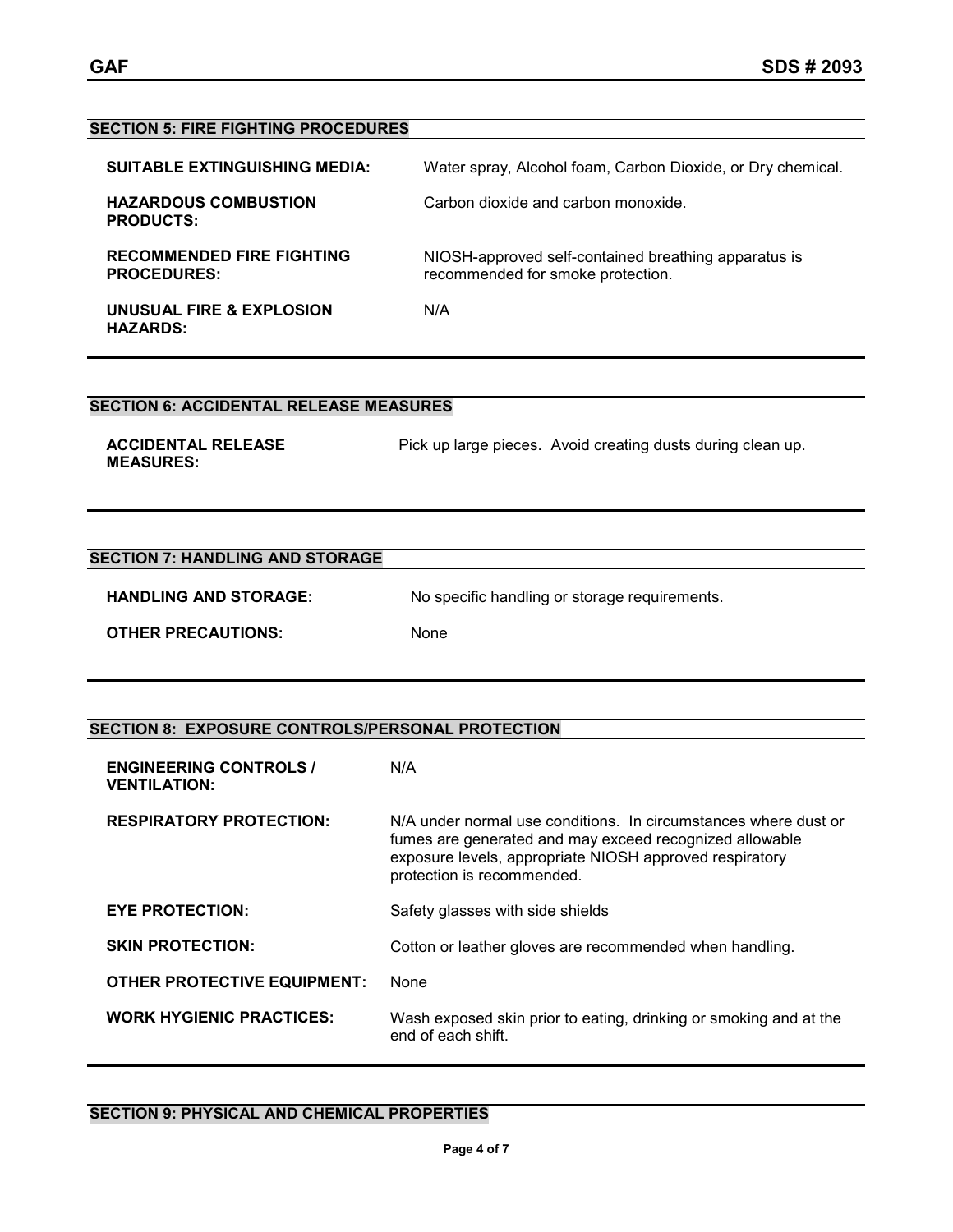| <b>APPEARANCE &amp; ODOR:</b>       |          | Granule coated shingle; no appreciable odor. |         |
|-------------------------------------|----------|----------------------------------------------|---------|
| <b>FLASH POINT:</b>                 | > 550 °F | <b>LOWER EXPLOSIVE LIMIT:</b>                | No data |
| <b>METHOD USED:</b>                 | No data  | <b>UPPER EXPLOSIVE LIMIT:</b>                | No data |
| <b>EVAPORATION RATE:</b>            | No data  | <b>BOILING POINT:</b>                        | No data |
| pH (undiluted product):             | No data  | <b>MELTING POINT:</b>                        | No data |
| <b>SOLUBILITY IN WATER:</b>         | No data  | <b>SPECIFIC GRAVITY:</b>                     | No data |
| <b>VAPOR DENSITY:</b>               | No data  | <b>PERCENT VOLATILE:</b>                     | No data |
| <b>VAPOR PRESSURE:</b>              | No data  | <b>MOLECULAR WEIGHT:</b>                     | No data |
| <b>VOC WITH WATER</b><br>(LBS/GAL): | No data  | <b>WITHOUT WATER (LBS/GAL):</b>              | No data |

# **SECTION 10: STABILITY AND REACTIVITY**

| <b>THERMAL STABILITY:</b>                                | STABLE X                           | UNSTABLE |
|----------------------------------------------------------|------------------------------------|----------|
| <b>CONDITIONS TO AVOID (STABILITY):</b>                  | None known.                        |          |
| <b>INCOMPATIBILITY (MATERIAL TO</b><br>AVOID):           | None known.                        |          |
| <b>HAZARDOUS DECOMPOSITION OR</b><br><b>BY-PRODUCTS:</b> | Carbon Dioxide and Carbon Monoxide |          |
| <b>HAZARDOUS POLYMERIZATION:</b>                         | Will Not Occur                     |          |

**\_\_\_\_\_\_\_\_\_\_\_\_\_\_\_\_\_\_\_\_\_\_\_\_\_\_\_\_\_\_\_\_\_\_\_\_\_\_\_\_\_\_\_\_\_\_\_\_\_\_\_\_\_\_\_\_\_\_\_\_\_\_\_\_\_\_\_\_\_\_\_\_\_\_\_\_\_\_\_\_\_\_\_\_\_\_\_\_\_**

#### **SECTION 11: TOXICOLOGICAL INFORMATION**

| TOXICOLOGICAL       | None available for the product. See section 3. |  |
|---------------------|------------------------------------------------|--|
| <b>INFORMATION:</b> |                                                |  |

# **SECTION 12: ECOLOGICAL INFORMATION**

**ECOLOGICAL INFORMATION:** No information available.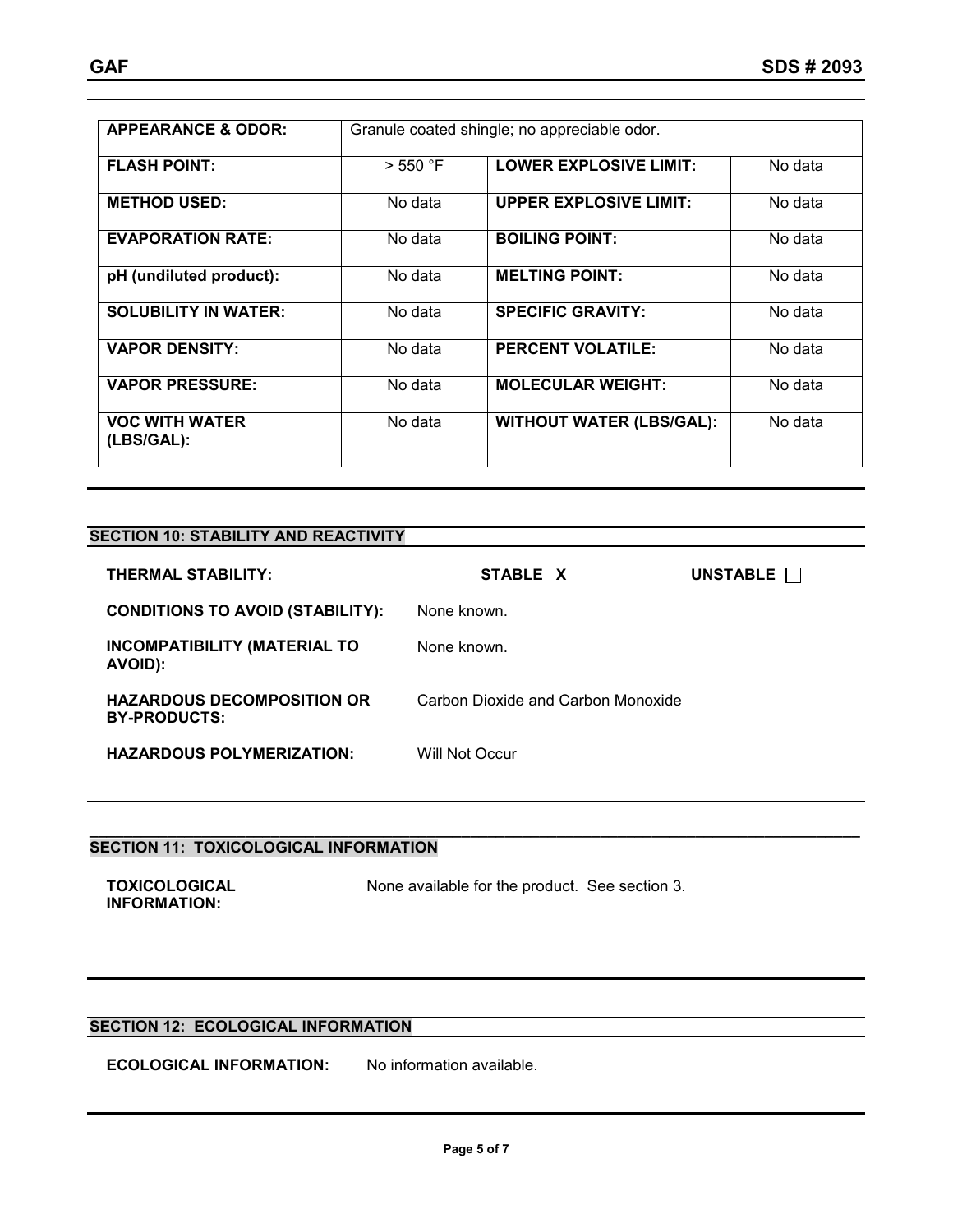#### **\_\_\_\_\_\_\_\_\_\_\_\_\_\_\_\_\_\_\_\_\_\_\_\_\_\_\_\_\_\_\_\_\_\_\_\_\_\_\_\_\_\_\_\_\_\_\_\_\_\_\_\_\_\_\_\_\_\_\_\_\_\_\_\_\_\_\_\_\_\_\_\_\_\_\_\_\_\_\_\_\_\_\_\_\_\_\_\_\_ SECTION 13: DISPOSAL CONSIDERATIONS**

| <b>WASTE DISPOSAL METHOD:</b> | This product, as supplied, is not regulated as a hazardous waste by the<br>U.S. Environmental Protection Agency (EPA) under Resource<br>Conservation and Recovery Act (RCRA) regulations. Comply with state<br>and local regulations for disposal. |
|-------------------------------|----------------------------------------------------------------------------------------------------------------------------------------------------------------------------------------------------------------------------------------------------|
| <b>RCRA HAZARD CLASS:</b>     | None                                                                                                                                                                                                                                               |

# **SECTION 14: TRANSPORTATION INFORMATION**

### **DOT**

Not regulated as dangerous goods.

**IATA** Not regulated as dangerous goods.

### **IMDG**

Not regulated as dangerous goods.

# **SECTION 15: REGULATORY INFORMATION U.S. FEDERAL REGULATIONS TSCA:** THIS product and its components are listed on the TSCA 8(b) inventory. CERCLA: None SARA None  **311 / 312 HAZARD CATEGORIES:** None  **313 REPORTABLE INGREDIENTS:** None **CALIFORNIA PROPOSITION 65:** This product contains silica and titanium dioxide, chemicals known to the State of California to cause cancer.

Other state regulations may apply. Check individual state requirements. The following components appear on one or more of the following state hazardous substances lists:

| <b>Chemical Name</b> | CAS#      | CА | MA  | MN  | <b>NJ</b> | PA  | NI  |
|----------------------|-----------|----|-----|-----|-----------|-----|-----|
| $L$ imestone         | 1317-65-3 | No | Yes | Yes | No        | Yes | Yes |